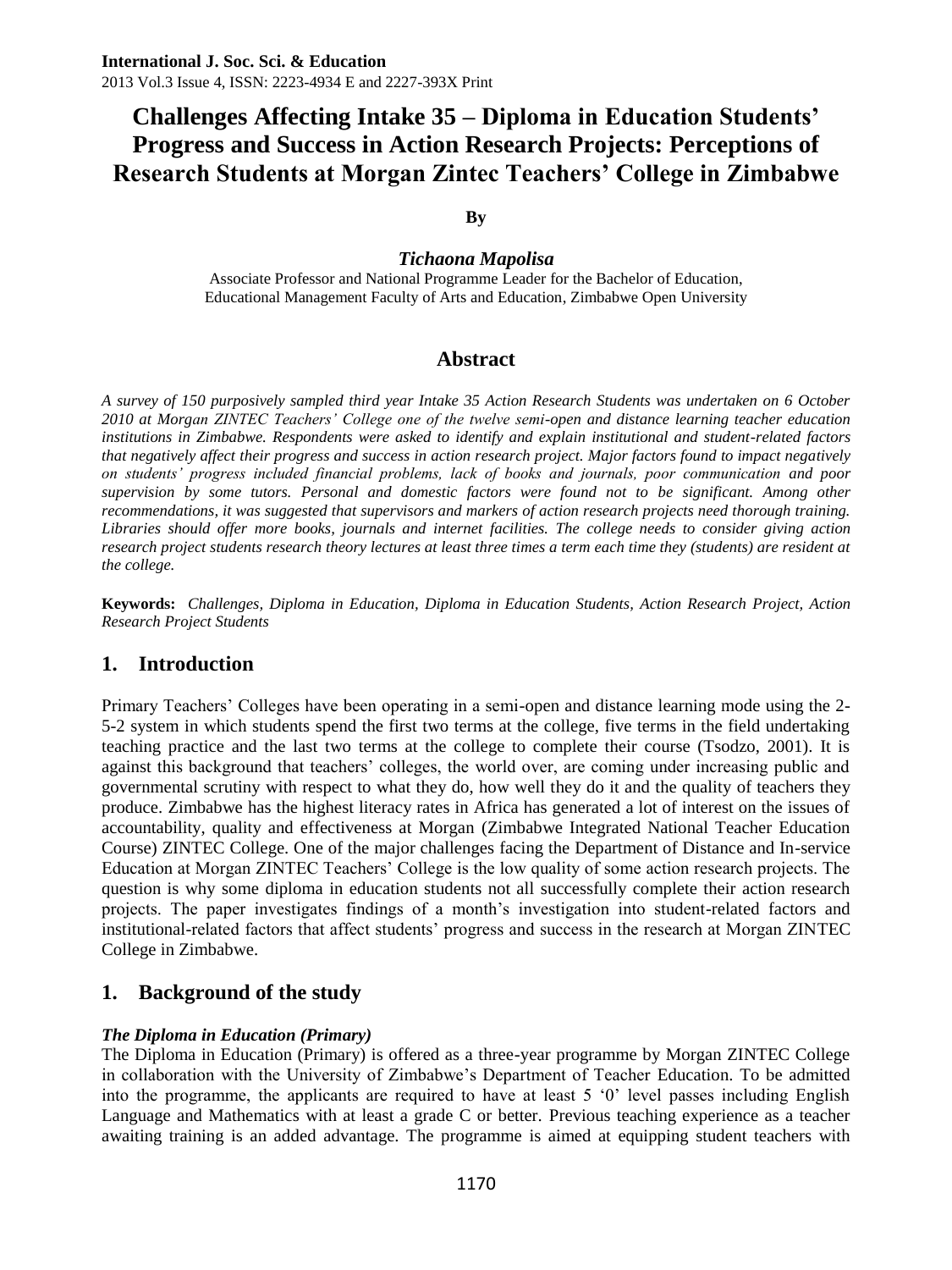basic and functional instructional and administrative knowledge to enable them to handle problems in the areas of educational administration, supervision and planning and policy issues through research.

## *The Diploma in Education (Primary) Structure*

The Diploma in Education (Primary) programme consists four areas namely: Syllabus 'A' in which they cover Theory of Education. Syllabus 'B' exposes students to Professional Studies which guides students on how to effectively teach eleven primary school subjects (mathematics, English Language, Shona/IsiNdebele Language, Home Economics, Social Studies, Environmental Science, Music, Art and Craft, Physical Education, HIV and AIDS Education and Religious and Moral Education. Syllabus 'C' deal with the action research project and is initially registered during the first year in the above eleven subject areas departments and should be presented to the departments by the end of the  $9<sup>th</sup>$  term at the college. The fourth area is Teaching Practice in which students will be attached to mentors in schools where they will be deployed for five terms.

## *Delivery Methods*

The mode of delivery used by Morgan ZINTEC Teachers' College is based on the use of mass lectures, modules and face-to-face tutorials. Mass lectures and face-to-face tutorials are two hours long each. These sessions serve a variety of purpose that include:

- Mini lectures by tutors
- Group discussions

Modules are used for study by students during the five terms they will be away from the college doing teaching practice.

## *Assessment Procedures*

The assessment procedure is made up of two assignments (20%) and written examination (40%). Each student is required to do an action research project and it is marked out of (100%). Teaching practice weighs in with (40%) final in the assessment.

## *The Action Research Project*

The action research project is an important part of the Teacher Education programme. It helps the student teacher to improve one's instructional sills and practices (Sidhu, 2001). It is a student activity designed by the student in consultation with a subject lecturer (supervisor) at the college. According to Sidhu (2001), action research projects should be structured for beginning researchers. In a structured project, students come up with topics to work on and are given guidelines to follow. The Department of Distance and Inservice Education at Morgan ZINTEC Teachers' College requires students to undertake structured projects. These should be organised into five chapters involved the following ten processes:

| <b>Chapter</b>                    | <b>Activities</b>                              |  |  |  |
|-----------------------------------|------------------------------------------------|--|--|--|
| - Specifying the research problem |                                                |  |  |  |
|                                   | - Formulating the research topic or title      |  |  |  |
|                                   | - Presenting background of the study           |  |  |  |
|                                   | - Presenting statement of the problem          |  |  |  |
|                                   | - Formulating hypotheses or research questions |  |  |  |
|                                   | - Discussing the significance of the study     |  |  |  |
|                                   | - Stating delimitations and limitations        |  |  |  |
|                                   | - Stating assumptions                          |  |  |  |
|                                   | - Defining key terms                           |  |  |  |
|                                   | - Outlining organisation of the study          |  |  |  |

**Table 1: The Research Project Process**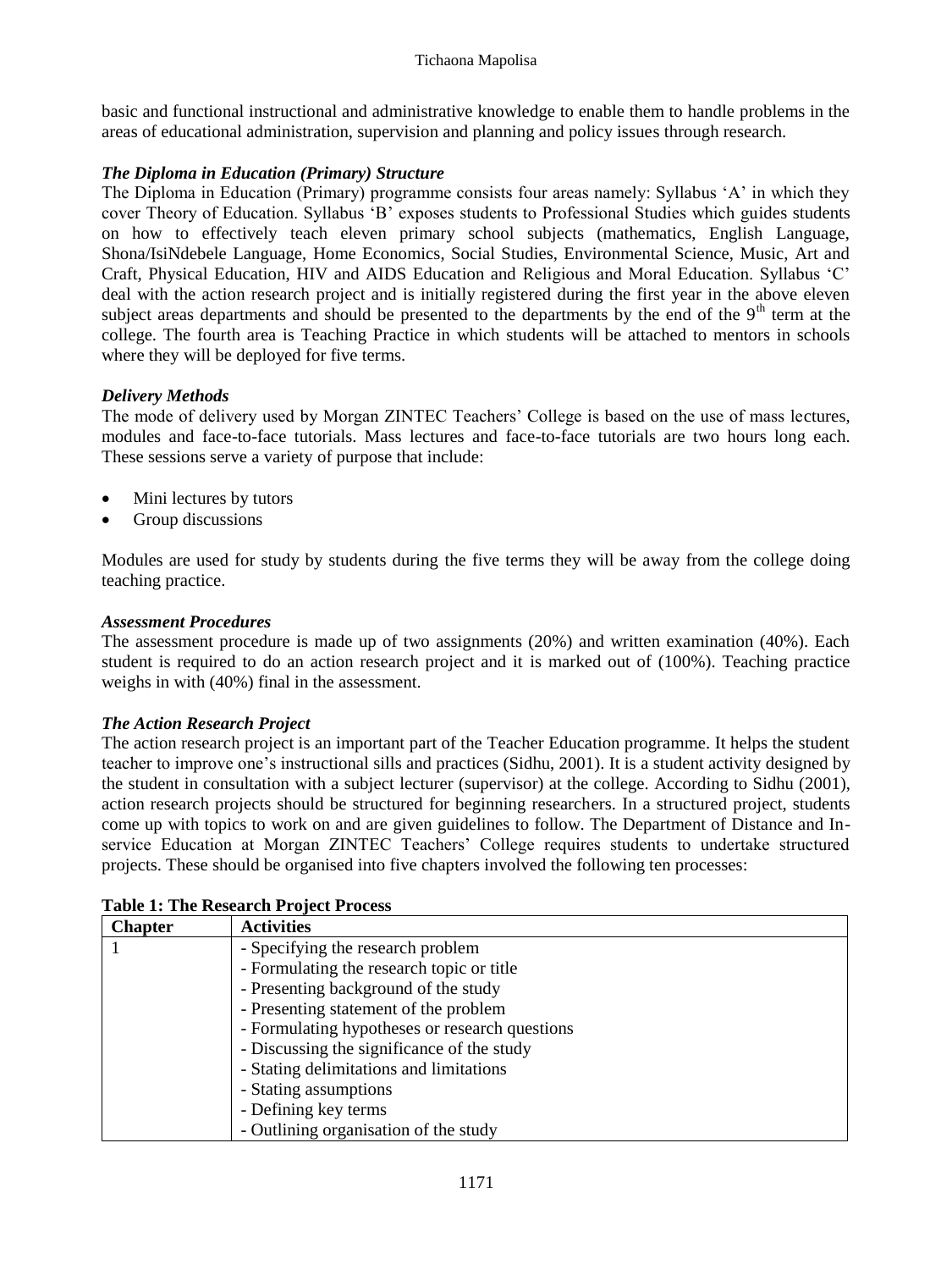| - Reviewing literature                                                                                   |
|----------------------------------------------------------------------------------------------------------|
| - Designing the research: creating, adopting or adapting a research design and<br>data collection method |
| - Describing the population, sample and sampling techniques                                              |
| - Collecting data                                                                                        |
| Analysing and presenting data                                                                            |
| Discussing research findings                                                                             |
| Summarising major findings of the study                                                                  |
| Drawing conclusions                                                                                      |
| Making recommendations                                                                                   |
| Compiling references                                                                                     |
| Compiling appendices                                                                                     |

Following these processes, research students are asked to specify a classroom-based research problem, undertake an inquiry into it. They are offered advice on how to select a topic, offered a series of methods and techniques for data collection. They are given guidelines on analysis, presentation and discussion of the research findings. Throughout the project, the student is expected to work in consultation with the supervisor. The question to ask is why not all students each year successfully carry out their action research projects. This high struggle rate in action research projects has a negative impact on the efficiency of any teacher education programme. For a student to be awarded with a Diploma in Education, he/she must have successfully all the taught courses including the action research project and teaching practice.

## *Purpose of the Study*

The purpose of the present study was to examine student-related challenges and institution-related challenges that negatively impact on students' progress and success in the action research project course at Morgan ZINTEC Teachers' College in Zimbabwe in 2010.

## *Statement of the Problem*

The present study sought to answer the following question:

In what ways do student-related and institution-related challenges affect students' performance in action research projects set at Morgan ZINTEC Teachers' College in Zimbabwe?

## *Research Questions*

The study was guided by the following questions:

- 1. Who is a Diploma in Education student? What are his/her characteristics?
- 2. What are the student-related challenges that affect students' progress and success in action research projects?
- 3. What are the institution-related challenges that affect students' progress and success in action research projects?
- 4. How can the Department of Distance and In-service Education at Morgan ZINTEC Teachers' College improve the success rate of students' action research projects?

## *Importance of the Study*

Action research projects undertaken for the Diploma in Education programme are widely regarded by both staff and students as an important component of the curriculum. Any student who fails the action research project is failed or deferred. Questions related to why some students succeed and others fail their research projects are of both of theoretical and practical importance. Thus, findings of the present study would be of great significance to full time and semi-full time distance educators and researchers in general and to project supervisors and their students in particular.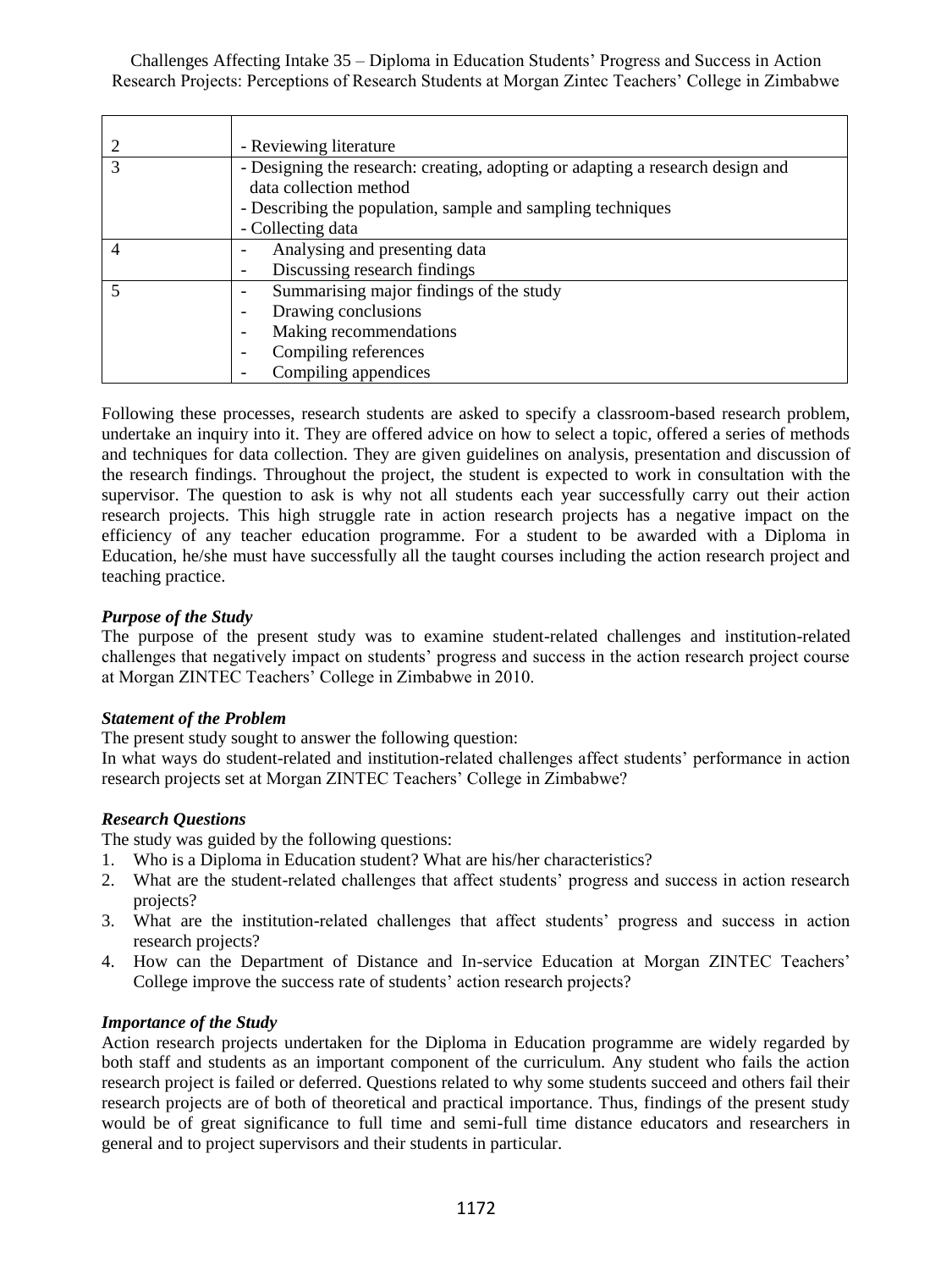## **2. Literature Review**

In most conventional institutions, students have access to their lecturers or tutors or to fellow students for help, advice or information. In distance and semi distance learning systems, the student is more likely to experience isolation even alienation from the institution. He/she may be geographically remote from the central or its local centre, and either living at some distance from fellow students or unaware of their existence even if they do live nearby. Thus, students in distance and semi distance learning systems face not only the problems of conventional students but also those generated by the system itself (Nyawaranda:2005). In this review of literature, we categorise these problems as student-related and institution-related challenges.

## *Student-related Challenges*

A number of studies have been undertaken on factors that affect the success and progress of students in research work. Pearson and Kayrooz (2004) concur that right at the initial stage, quite often, students fail to define a research problem from either a conventional of technical meaning. This breeds frustration. Cresswell 92003) and Thomas and Nelson 92001) identify lack of training and experience in research methods as an obstacle to students' progress in research. Dysthe, Samara and Westrheim (2004) believe that students fail to prepare a clear and precise research proposal thereby failing to communicate to the supervisor, exactly what information will be obtained and how it will be obtained. This leads the supervisor to demand that the student spends more time on the research proposal and clarify issues before proceeding to the next stage. In agreement with Dysthe, Samara and Westrheim (2004), Nyawaranda (2005) says some students fail to distinguish between writing a research proposal and a research report, thereby, wasting valuable time on developing the research proposal before they could undertake the intended study.

At the Zimbabwe Open University, the responsibility to ensure good progress and success in the research project is to a large extent, placed on the student Kangai and Mapolisa, (2008). Research students' responsibilities among others are:

- To plan and discuss with the supervisor the research topic and timetable for the research
- To discuss and agree on a schedule of meetings and appropriate feedback
- To take note of and respond to feedback and guidance from their supervisors
- To keep systematic records of work completed
- To write up and submit the project report within time and in accordance with university guidance for the submission of research projects

The working foregoing findings managed to establish challenges that affect undergraduate and post graduate students' performance in conventional research work at university level. They however, did not pin point the degree to which such findings apply to Morgan ZINTEC Teachers' College students carrying out action research projects at diploma level. Hence, the need for carrying out the present using the studied college action research project students.

#### *Institution-related Challenges*

The second objective of the present study was to identify and describe institutional challenges that negatively affected research students studying for the Diploma in Education. A number of studies have examined intuition-related challenges that affect students' progress in research projects. According to Aspland, Edwards, O'Leary and Ryan (1999), some supervisors lack relevant training and experience to supervise research students. Pearce (2005) found out that some supervisors are rigid and teach research the way the were taught thereby frustrating the student in the process. In a paper delivered at a workshop in Mashonaland Central, Nyawaranda (2005) highlighted some of the common criticisms usually levelled against research supervisors in Open and Distance Learning institutions. Chief among them were that some supervisors lack relevant experience, lack relevant knowledge and skills required for the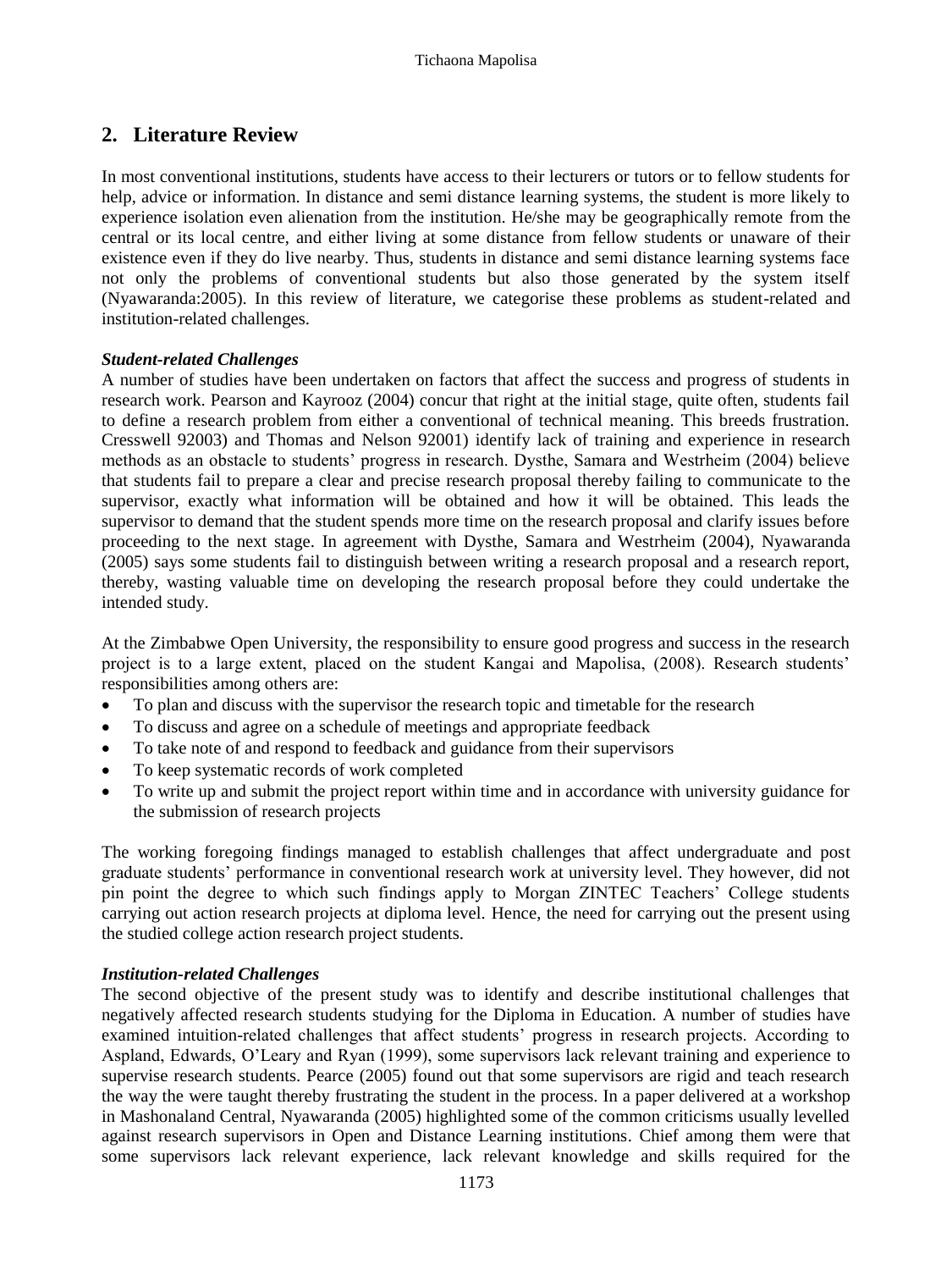supervision of research projects, have little guidance and direction, hold few meetings with the research students. Again, these findings seem to be tailored for university students undertaking either basic or applied research at undergraduate or post graduate levels rather than teacher education students undertaking action research projects at diploma level. It was against the background of such findings that this study was carried out to determine the extent to which institution-related challenges applied to the conduct of action research project at Morgan ZINTEC Teachers' College.

## *Research Design*

Researchers have come up with various research design the major ones being the surveys, experiments, case studies, historical and correlation research designs. The present study adopted the survey research design. The survey design was preferred because it is the most appropriate design where perceptions of participants are sought (Punch, 2004). The survey design is one of the most effective ways of conducting research. It is effective in gathering information that describes the nature and extent of specified data, providing a systematic attempt to collect information, describe it and explain perceptions, beliefs, values, views and behaviour (Thomas and Nelson, 2001). The survey design permitted the present researchers to ask research subjects to respond to questions in the questionnaire regarding challenges that research subjects faced in carrying out action research project at Morgan ZINTEC Teachers' College. Also, it enabled the researchers to collect data from a large group of subjects, that is, 156 students.

## **3. Methods and Procedures**

The population of the present study consisted of all, that is, 156 Intake 35 students in their final year, who had completed or not completed their research projects. A questionnaire was distributed to a purposive sample of 150 students who were present on the day of the visit. Purposive sampling was used to extract respondents for this study who were considered as representative enough (Leedy, 1997). The researchers also capitalised on a two-fold benefit of purposive sampling that Kumar (2008) advances.

- First, the primary consideration of purposive sampling is the judgement of the researcher as to who can provide the best information to achieve the objectives of the study.
- Second, the researcher only goes to those people who in her own opinion are likely to have the required information and be willing to share it.

## **4. Data Presentation and Analysis**

The data were analysed using themes that were drawn from the research questions.

## *Discussion of Findings*

Analysis of data in the present study revealed a number of challenges that affected the progress and success of action research students at the Morgan ZINTEC Teachers' College. In this study, we discuss these factors under the following research questions that guided the study:

- 1. Who is a Diploma in Education student at Morgan ZINTEC Teachers' College? What are his/her characteristics?
- 2. How do student-related and institution-related challenges that affect his/her progress and success of action research project?

The present researcher discusses findings of the present study in the light of theories and assumptions of distance and semi-distance education and also refers to findings of previous research studies.

## *Who is a Diploma in Education student at Morgan ZINTEC Teachers' College? What are his/her characteristics?*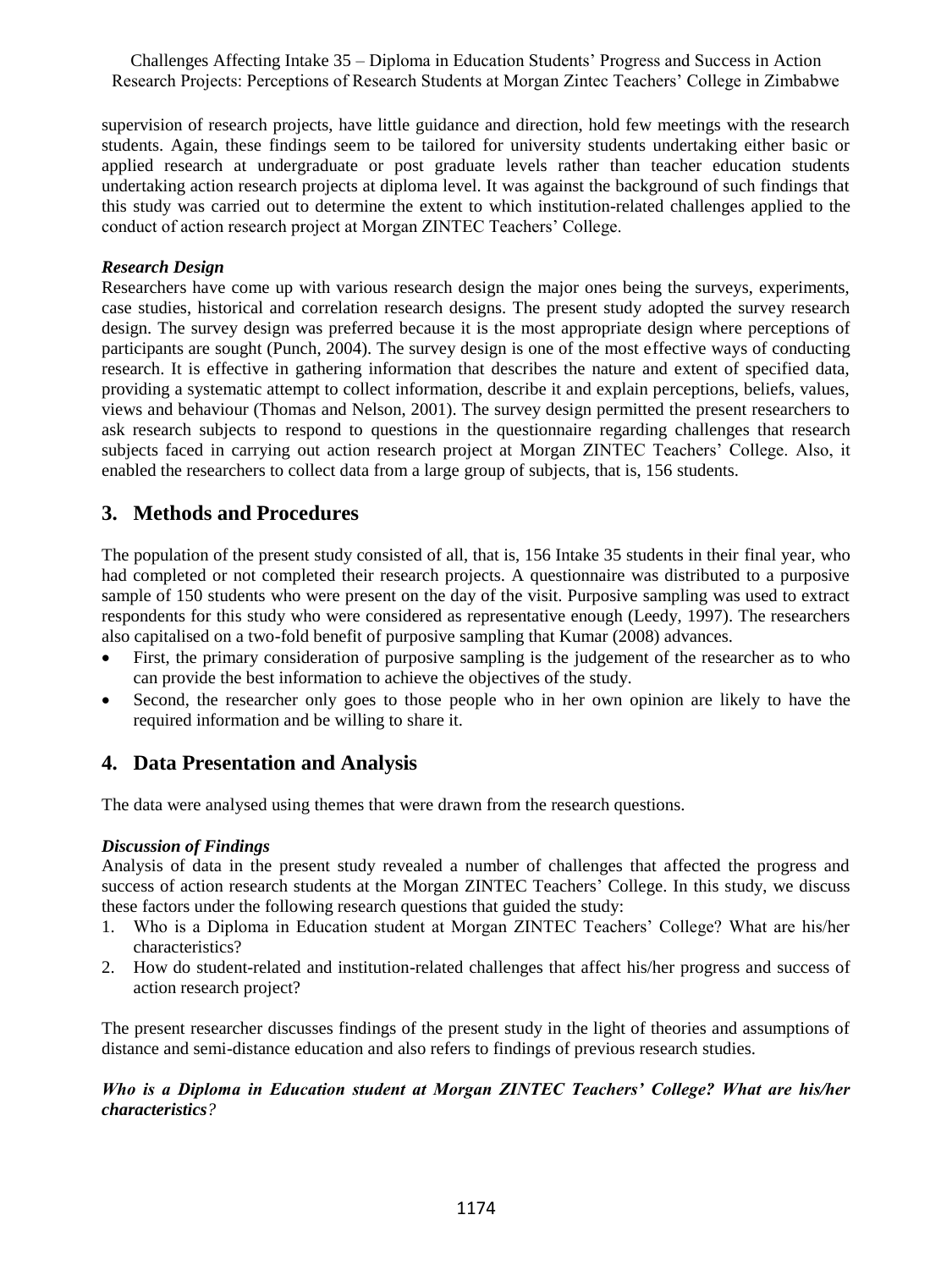#### Tichaona Mapolisa

Key characteristics of a Morgan ZINTEC Teachers' College student include gender, age, marital status, spouse's/guardian's/parent's occupation and distance from home to the supervisor at college during teaching practice.

**Table 2: Distribution of Morgan ZINTEC Teachers' College students by gender, age, marital status, occupation, spouse's occupation, source of income and distance from home to college N = 150)**

| Gender       | <b>Frequency</b> | Frequency $(\% )$ |
|--------------|------------------|-------------------|
| Male         | 74               | 49                |
| Female       | 76               | ◡                 |
| <b>Total</b> | 150              | 100               |

| <b>Age in Years</b> | <b>Frequency</b> | <b>Frequency</b> $(\% )$ |
|---------------------|------------------|--------------------------|
| $21 - 30$           | 81               | 54                       |
| $31 - 40$           | 59               | 39                       |
| $41 - 50$           | 10               |                          |
| <b>Total</b>        | 150              | 100                      |

| <b>Marital Status</b> | <b>Frequency</b> | Frequency $(\% )$ |
|-----------------------|------------------|-------------------|
| Married               | 133              | 89                |
| Single                |                  |                   |
| Widowed               |                  |                   |
| <b>Total</b>          | 150              | 100               |

| Number of own children | <b>Frequency</b> | Frequency $(\% )$ |
|------------------------|------------------|-------------------|
|                        | II.              |                   |
|                        |                  |                   |
|                        | 69               | 46                |
|                        | 4 <sup>7</sup>   |                   |
|                        |                  |                   |
| <b>Total</b>           | 150              | 100               |

| Morgan ZINTEC Teachers'   Frequency<br>College students' / Parents' /<br><b>Guardians' Employment</b> |     | Frequency $(\% )$ |
|-------------------------------------------------------------------------------------------------------|-----|-------------------|
| Teachers                                                                                              | 96  | 64                |
| Any other                                                                                             | .54 | 36                |
| <b>Total</b>                                                                                          | 150 | <b>100</b>        |

| Distance from the college to Frequency |     | Frequency $(\% )$ |  |
|----------------------------------------|-----|-------------------|--|
| home / school                          |     |                   |  |
| $0-50km$                               | 137 | 91                |  |
| 51-100km                               |     |                   |  |
| 101-150km                              |     |                   |  |
| <b>Total</b>                           | 150 | <b>100</b>        |  |

Analysis of data revealed that 49% of the Morgan ZINTEC Teachers' College action research students were male whilst 51% were female. This gender imbalance was a typical reflection of the total student population at the college that seems to deliberately enrolee more female students than male students. Information about the age of students showed that  $54\%$  of the students were in the  $31 - 50$  years age group, 39% were in the 41 – 50 years age group and 7% were in the 51-60 years age group. The mean of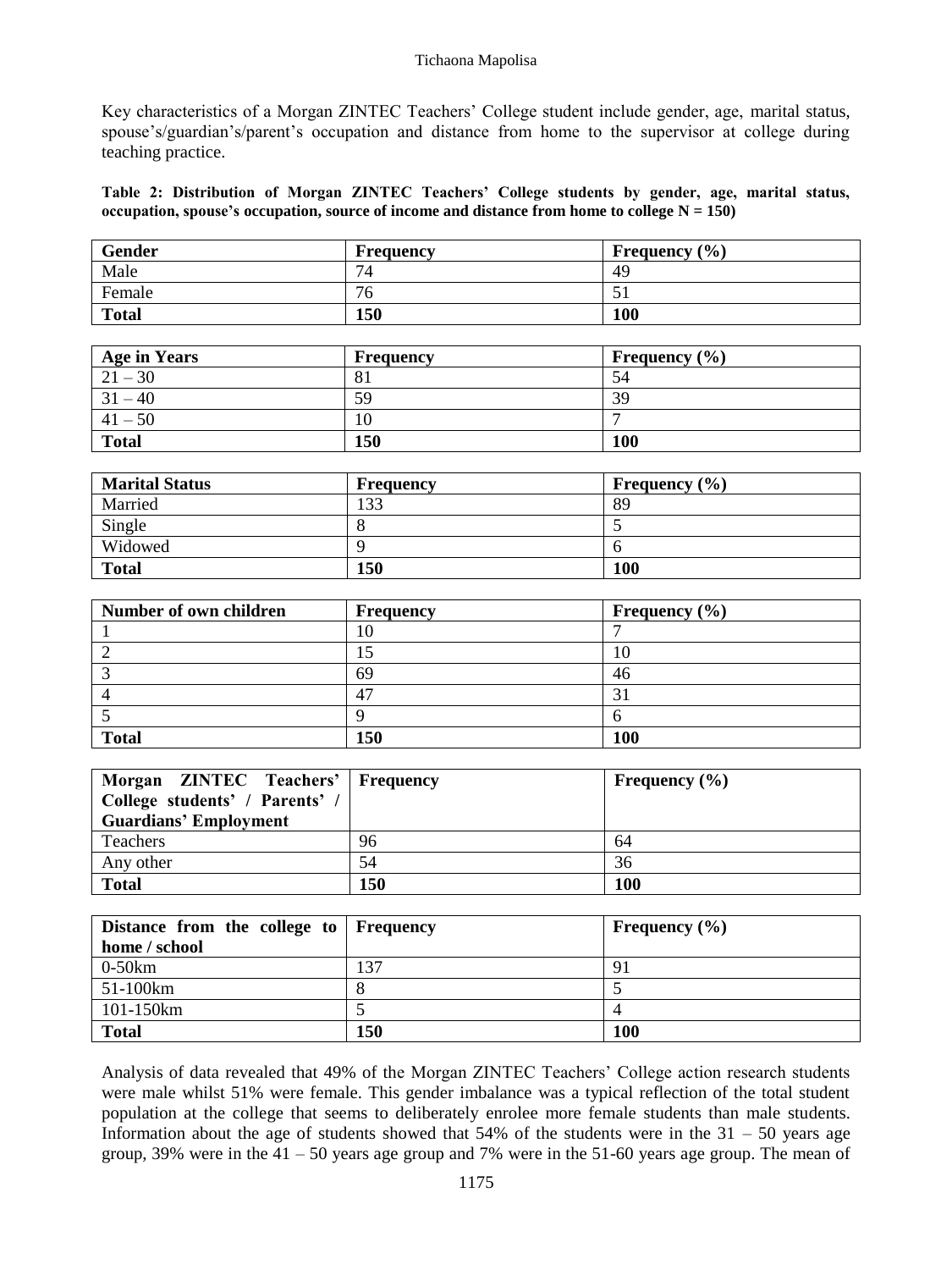the respondents was 31 years. The studied students were relatively young. Therefore, it may be argued that their age other than other factors could not negatively affect their progress and success of their action research project. The marital status of the respondents showed that 89% were married, 5% were single and 6% were widowed. The number of own children per student was between  $3 - 4$  children. By implication, students bore some family responsibilities which could underpin their success and completion rates of the action research project. This student information enabled me to describe a typical student at a relatively young adult  $(21 - 40 \text{ years})$ , married with  $3 - 4$  children, with 96% of the students' bread winners employed in the education sector and 4% employed in other jobs. With the current economic performance of Zimbabwe, one might not be wrong to indicate that economic factors may affect the students' performance in action research at Morgan ZINTEC Teachers' College.

The majority of students (91%) lived either at the college or near it, that is, within a distance of 0-50 kilometres to visit the project supervisor at his or her place. Only 5% of the student lived between 51 to 100 kilometres whole 4% lived within a distance of 101 – 150 kilometres during teaching practice. All things being equal, most students would contact their supervisors regularly. Perhaps what could be of worry to students was the non-availability of supervisors who could be engaged in lectures, research, lecture notes making and in the field supervising other students on teaching practice.

We then used these characteristics act as the basis for studying student-related challenges that affect research students. The study identified ten common factors (see table 3 below).

| Factor                                   | Percentage<br>students<br>of |
|------------------------------------------|------------------------------|
|                                          | affected                     |
| College fees                             | 88                           |
| Typing and binding the research project  | 84                           |
| Home and work pressure                   | 82                           |
| Distance travelled to see the supervisor | 81                           |
| Training and experience in research      | 79                           |
| Demands of other courses                 | 75                           |
| Students' health                         | 39                           |
| Marriage                                 | 21                           |
| Children                                 | 18                           |
| Friends                                  | 15                           |
| Age of student                           | 15                           |

**Table 3: Student-related factors affecting the Diploma in Education (Primary) students' progress and success on the action research project in decreasing order of frequency**

## *Financial Problems*

Knaper (1988) and Aspland (1999) in Kangai and Mapolisa (2008) argue that distance and semi-distance learners are more likely to have insecurities about learning more than traditional students.

Although distance and semi-distance education are driven by the philosophy of affordability and cost effectiveness, findings of the present study show that 88% of the action research students considered the college fees coupled with monthly travels to college in order to meet the supervisors too prohibitive. This was even worse before the dollarization of the Zimbabwean economy before 1 February 2009 when the studied Intake 35 students were in their second term of teaching practice. Besides their college fees, students have other financial commitments to meet (feed, clothes, children' school fees and a host of service bills).

## *Distance*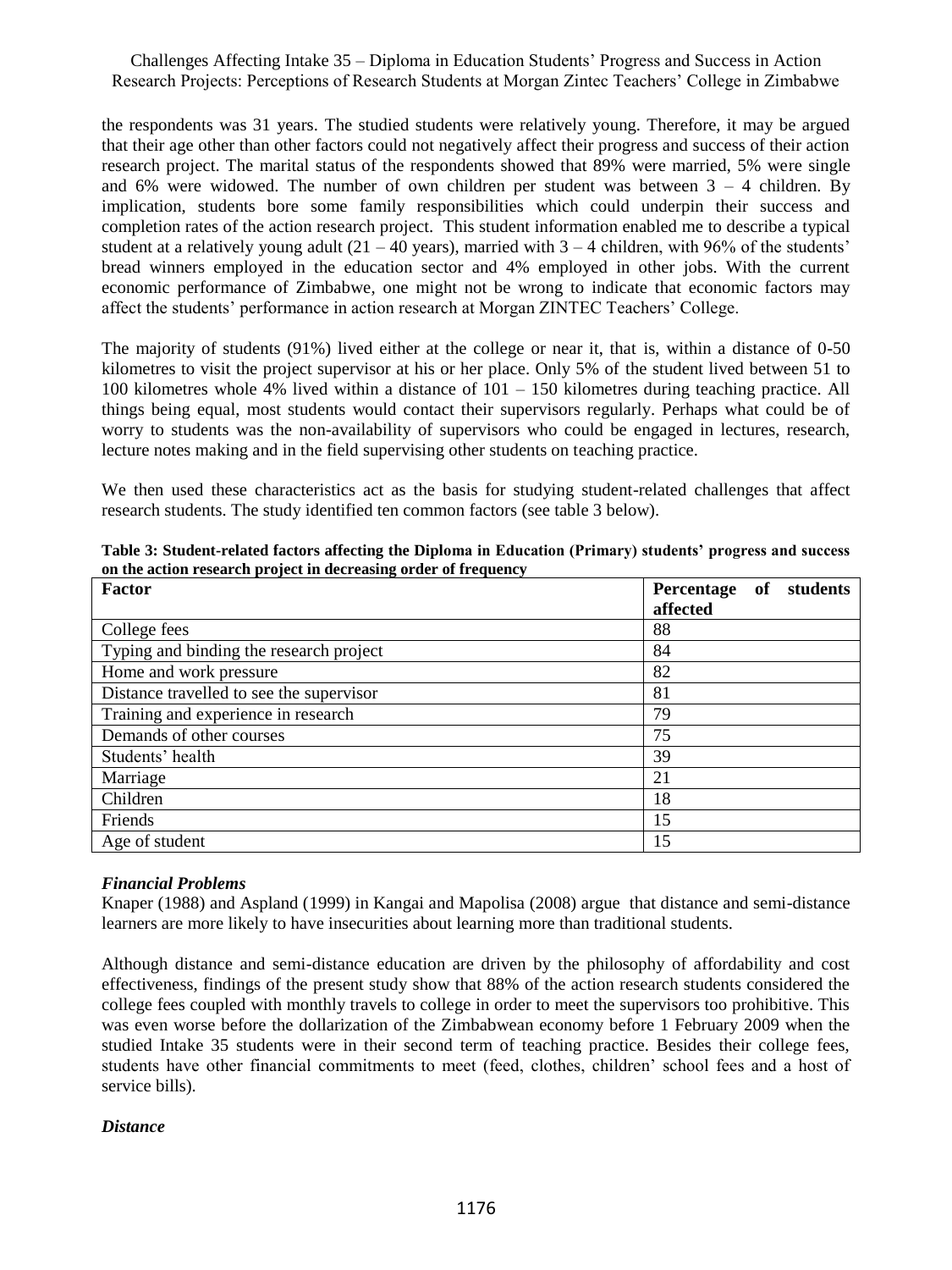#### Tichaona Mapolisa

Cropley and Kahl (1983) in Pearson and Kayrooz (2004) argue that the most unique feature of distance education, not surprisingly is distance. This has a myriad of implications for the distant learner. Among these implications are the isolation of the learner from resources, support and peers, the lack of face-toface interaction with tutors and delayed feedback. In contrast, one interesting finding of the present study was that Morgan ZINTEC Teachers' College students were not complaining about isolation from tutors and peers or the lack of face-to-face interaction or support. In the present study, 81% of the students saw the cost of travelling to see the research supervisor as a major factor that hindered their progress and success on the action research project. One of the roles of the research supervisor at the college is to maintain contact with the student through regular personal supervision meetings. On average, a student has to make about 10 visits to see the project supervisor. The frequency and nature of these sessions will vary depending on the nature of research and the progress the student is making. A good number of students (58%) as they responded to the open ended questionnaire indicated that they sometimes failed to visit their supervisors for advice because of high travelling costs. These distances present their own particular problems and challenges to the research student. One of the assumptions of distance education is that these large distances and the geographical separation of the learner and the tutor is mitigated by the use of appropriate instructional technology, albeit more costs for both the supervisor and the supervisee.

#### *Home and Work Demands*

Kennedy and Powell (1976) in Gaffarella and Barnett (2000) report that distance learners operate in an environment meant primarily for other purposes such as the home or the work place. Learners, therefore, often face household duties or have full time or part time jobs. In the present study, 73% of the action research students said their progress on the action research project was negatively affected by their jobs. This was true since all of them were student teachers who were paid lower than temporary teachers who had n3ever had a feel of theories of learning. Whilst male students (80%) said home demands did not affect their research work, female students (60%) said home duties as wives and others negatively affected their progress on the action research project. Single, divorced or widowed women students did not mention their marital status as a negative factor in their research work. This is not surprising given that in rural Zimbabwe, tradition expects married woman to perform almost 90% of the household duties (cooking, laundry and taking care of the children) even if they hold full time jobs elsewhere. Even if they have maids, it is still their responsibility to see to it that the maid performs these duties well. In thses findings, researchers agree with Cropley and Kahl (1986) in Anderson, Dan and Laughlin (2006) who argue that often the distance learner is in a setting meant primarily for other purposes such as the home or the workplace and often face household duties or have full or part time jobs. Hardy and Boaz (1997) in Aspland et al (1999) found out that distance learning requires students to be more focused, better time managers and to be able to work independently. This means the successful distance education student needs to have a number of characteristics such as tolerance for ambiguity, a need for autonomy and an ability to be flexible (Thekeld and Brzoska, 1994) in Pearson and Kayrooz, (2004).

#### *Demands of other Courses*

Most (75%) of the action research students indicated that demand of other courses affected their progress and success in research work. One student indicted that during teaching practice, for example, she was expected to perform instructional duties as scheming, planning, teaching and remediation of learners on top of co-curricular and extra-curricular duties. Another respondent pointed out that while they are residential at college, they are piled with a lot of assignments, note taking and writing projects. According to these students, such factors worked against their progress and success in action research work.

One interesting finding in the present study was that the following factors affected very few students, student health (39%), children (18%), age of the student (18%) and friends 915%). Three students indicated that they drew a great deal of inspiration and motivation from their friends and children.

**Institution-related Factors** *Lack of Journals and Books*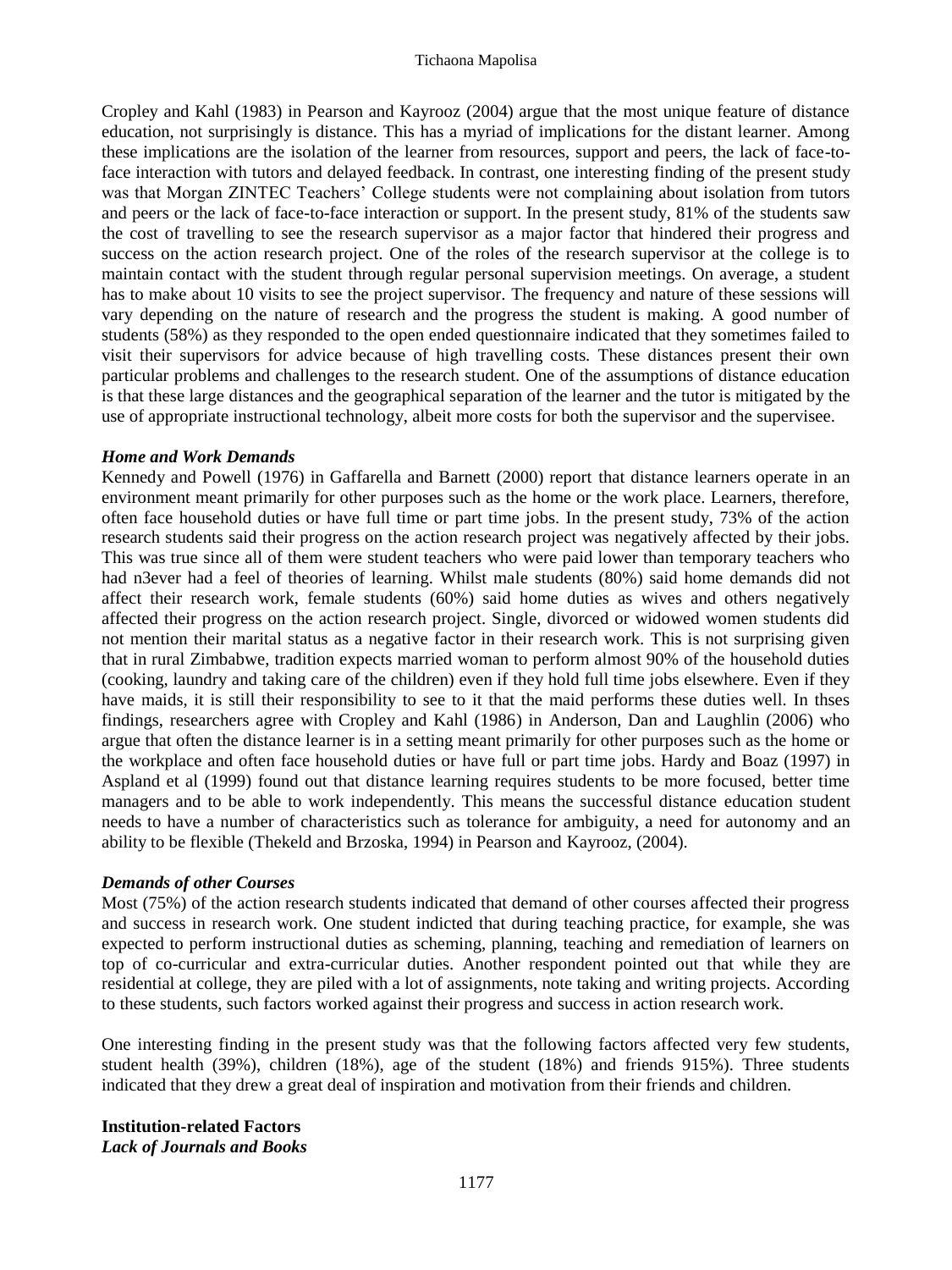Findings of the present study show that 85% of Morgan ZINTEC Teachers' College action research students considered lack of books and journals as some of the major factors affecting their progress and success. Research shows that successful research students tend to be comprehensive and p to date in reviewing the literature (Kangai and Mapolisa, 2008). However, Zimbabwe is a developing country and academic libraries are only found in the urban centres. This, therefore, means that distance students in the rural areas have to travel to their local centre library to read. Students have also complained that the college library rules and regulations place some restrictions on access to reading materials. Materials that are heavily demanded and there are so few of these, are placed on closed access and they are available for use within the library only. Books on short-term loan can be borrowed out for three days and books on long-term loan can be borrowed out for only seven days. The fine for not retuning a book is US \$2 per day, delayed. This is an enormous amount to a student who has other competing needs requiring limited finances. These stringent library measures compounded by lack of relevant books and journals was seen by students as a serious hindrance to their progress and success on the action research project.

#### *Training and Experience in the Research Project*

One of the critical factors affecting the progress and success of action research students is the lack of training and experience in the research project. Most of the students would be undertaking research for the first time. Most 79%) of the students indicated that they were not exposed to research theory since the college has no provision for teaching the course on the timetable. This course is meant to equip students with the knowledge and skills required in the action research project. The major focus of the course is to give students a theoretical understanding of five key stages of the research process:

- 1. Identifying and specifying the research topic
- 2. Reviewing literature (conceptual and related studies)
- 3. Designing the study (methodology)
- 4. Collecting data (schemes of work, lesson plans, children's written/practical work, questionnaire/observation/interview data)
- 5. Analysing data, presenting and discussing findings (summary, conclusion and recommendations)

| <b>Chapter</b>                       | <b>Activities</b>                                              | 1   | $\mathbf{2}$ | 3   | 4   |
|--------------------------------------|----------------------------------------------------------------|-----|--------------|-----|-----|
| 1. Introduction                      | - Formulating research topics                                  | 70% |              |     |     |
|                                      | - Specifying the research problem                              |     |              | 65% |     |
|                                      | - Presenting background of the                                 |     |              |     | 70% |
|                                      | study                                                          |     |              |     |     |
| 2. Literature Review                 | - Linking the study to prevailing                              |     |              |     | 80% |
|                                      | theories in the discipline                                     |     |              |     |     |
|                                      | Linking the study to previous                                  |     |              |     | 68% |
|                                      | research studies                                               |     |              |     |     |
|                                      | Justifying the study                                           |     |              | 60% |     |
| 3.<br>Methodology                    | Choosing research design<br>$\overline{\phantom{a}}$           |     | 86%          |     |     |
|                                      | Explaining data collection methods<br>$\overline{\phantom{a}}$ | 90% |              |     |     |
|                                      | Describing the population, sample and                          |     |              |     |     |
|                                      | sampling techniques                                            | 58% |              |     |     |
|                                      | Collecting data                                                |     |              |     |     |
|                                      |                                                                | 90% |              |     |     |
| Discussion<br>of<br>$\overline{4}$ . | Analysing, presenting<br>and<br>interpreting                   | 78% |              |     |     |
| Findings                             | research data                                                  |     |              |     |     |
| 5.<br>Summary,                       | Summarising the major findings of the study                    |     | 67%          |     |     |
| Conclusions<br>and                   | Drawing conclusions<br>$\qquad \qquad -$                       |     |              |     |     |
| Recommendations                      | Making recommendations<br>$\overline{\phantom{a}}$             |     | 73%          |     |     |
|                                      | Compiling references<br>$\overline{\phantom{a}}$               |     | 84%          |     |     |
|                                      | Compiling appendices                                           |     |              | 54% |     |
|                                      |                                                                | 85% |              |     |     |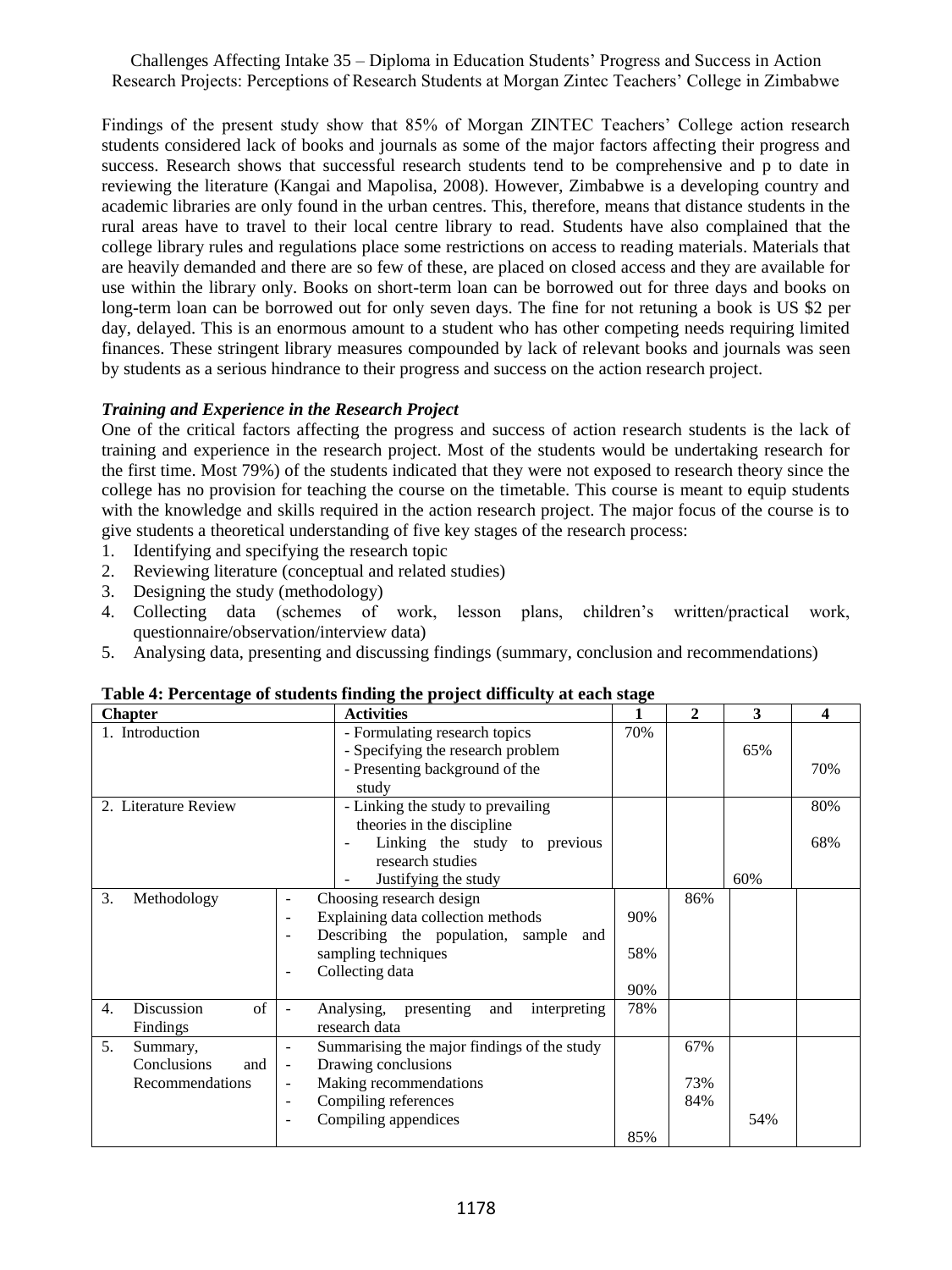Table 4 shows that students felt very challenged by writing literature review as 80% of them could not link their studies to prevailing theories in the discipline, while 68% of them could not link their studies to previous research studies and 60% of them found it hard to justify their studies. Writing methodology was fond to be among the simplest tasks of compiling a study. Ninety percent of the respondents indicated that they were able to explain data collection methods. Another 90% of them pointed out that they were able to collect data while 58% of them indicated that they were able to describe the population, sample and sampling techniques.

In connection with factors affecting students' progress in research, one student complained:

"In my case, the tutor indicated some factors which I was to include in my research project. I did so. However, these factors were later indicated to be left out by the final marker. These deliberations, therefore, confused me. There was no common understanding between the supervisor and the marker, although I am made to believe that the supervisor marks the work he supervises. The project may be marked by a second marker during moderation. Unfortunately, the moderator may not understand my circumstances in the same manner the supervisor does".

The sentiments of this student agree with the findings made by Nyawaranda (2005) and Kangai and Mapolisa (2008) who observed that research students usually complain that their supervisors sometimes lack relevant experience, lack relevant knowledge and skills required for the supervision of research projects, give too little guidance and direction, and allow too few meetings with the students. Lack of clear guidelines for research has been proved to be one of the major factors contributing to students' quandary (60%). Because there is no frequent contact with lecturers, students may have trouble in undertaking research (Gaffarella and Barnett, 2000). In this regard, action research students at Morgan ZINTEC Teachers' College meet their supervisors once a month during their teaching practice.

#### *Poor Communication*

Poor communication was considered by 53% of the respondents as one of the major factors affecting their progress in research. According to Beaudoin (1990) in Kangai and Mapolisa (2008), lack of instantaneous communication in distance education causes the delivery system to be formal and rigid. Although face-toface tutorials remain optional for distance learners, the action research project shifts a considerable amount of responsibility to the student to make personal contacts with the project supervisor for guidance and advice. The same author goes on to note that distance learners are at varying degrees of readiness to undertake research at their own. Each action research student thus, needs some degree of personalisation or individualisation of instruction to suit his/her particular situation.

## **5. Conclusions**

Typing and binding the action research project, despite being optional was also considered 84% of the students as a major factor that negatively affected their progress in action research project as most students were not gainfully employed to afford typing and binding costs. The challenges that were said to be impacting negatively on the progress and success of Morgan ZINTEC Teachers' College action research project students include both student-related and institutional related-factors. Major studentrelated challenges indicated were financial problems that included the cost of travelling to see the supervisor, purchasing stationery and the cost of typing and binding the research project. Most students looked after dependents, thus, their limited financial resources could be strained by competing demands of other courses and family and social responsibilities. Students' age, health, children and friends had no major effect on students' performance in action research project. In some cases, children and friends were found to be inspirational and motivational to students undertaking action research.

Major institutional-related factors that were said to adversely affect research students included lack of books and journals, lack of clear guidelines and in some cases, lack of experience in research on the part of the supervisors. Research theory lectures were not delivered to prospective action research project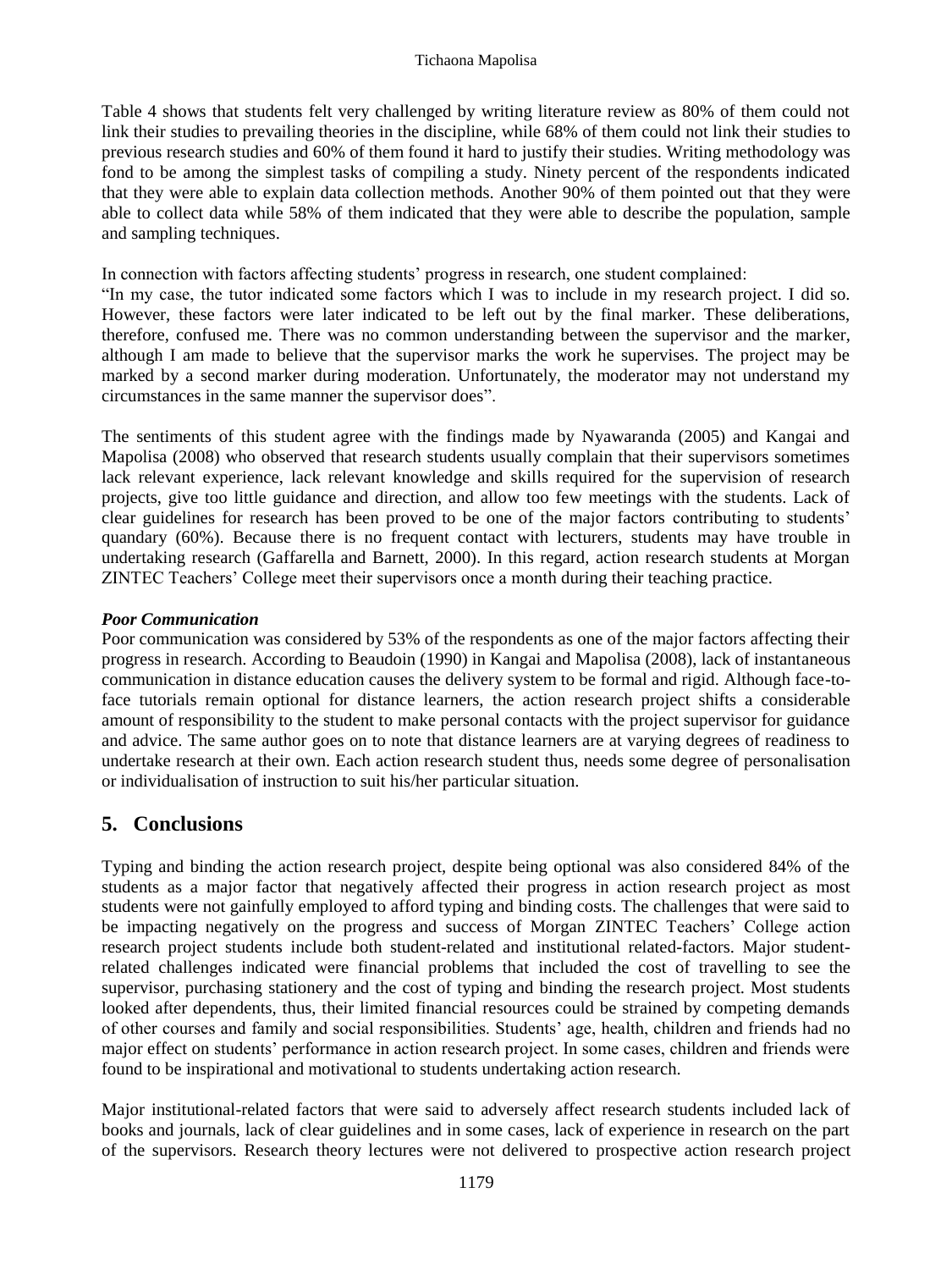students as the lecturer did not appear on the college's master time table. In the absence, research theorybased lectures in the Professional Studied Departments, students had to rely on the lecturer's research expertise and background for research advice and guidance. Poor communication between the institution and research students was also considered as a major factor that negatively affected the progress and success of action research project students. Sometimes supervisors were not found at their offices much to the disadvantage of the student. They could be out researching lecture notes or undertaking internal/external supervision of Teaching Practice or academic work-or even on study leave. Some supervisors could even be on vacation.

## **6. Recommendations**

In light of the above findings and conclusions, the researchers made the following recommendations:

- Morgan ZINTEC Teachers' College through the Department of Distance and In-service Education needs to explicitly specify its policy regarding the typing and binding of action research projects if ever students are not to be stressed economically as they undertake their action research project work.
- The college needs to expedite the processing of students' loans through Government's Cadetship for the purposes of financially supporting the students during their action research project work.
- Now that colleges are receiving computer donations, students should be trained in the use of computers so that they could type their own research projects.
- Morgan ZINTEC Teachers' College authorities should ensure that supervisors and markers of action research projects are well trained and qualified in order to effectively and efficiently supervise and evaluate students' action research projects.
- Morgan ZINTEC Teachers' College should endeavour to equip her library with adequate and relevant books and journals for research and internet facilities so that research students can access current knowledge and information.
- There is need for Morgan ZINTEC Teachers' College Department of Distance and In-service Education could improve communication with its research students through letters during teaching practice so as to keep them informed of departmental expectations, important dates and the progress the student is making in his/her research.
- Action research project students need to be exposed to at least three research theory lectures every term they are residential at the college. By implication, an introduction to research methods course needs to be part of Morgan ZINTEC Teachers' College's master time-table for implementation by the Professional Studies Department. This would go a long way in making the research work an enjoyable and fruitful academic undertaking on the part of both the student and the supervisor.
- Morgan ZINTEC Teachers' College needs to come up with an integrative and participatory committee co-chaired by the two departments of Professional Studies and Distance and In-Service Education and lecturers-in-charge of 15 departments to coordinate the crafting of user-friendly action research project guidelines and the writing of a relevant research module and handouts.
- More research need to be carried out in the same area at macro-level covering teachers' colleges countrywide and making use of qualitative and triangulation research methodologies as well, since the present one was largely quantitative.

## **References**

- Anderson, G. Day, K. and Laughlin, P. (2006). "Marketing the Dissertation: Lecturers' Representations of Purposes and Processes and Masters Level Dissertation Supervision". *Studies in Higher Education* 31(2:20).
- Aspland, T., Edwards, H., O'Leary, J. and Ryan, Y. (1999). "Tracking new Direction in the Post Graduate Supervision". *Innovative Higher Education* 24(2:20).